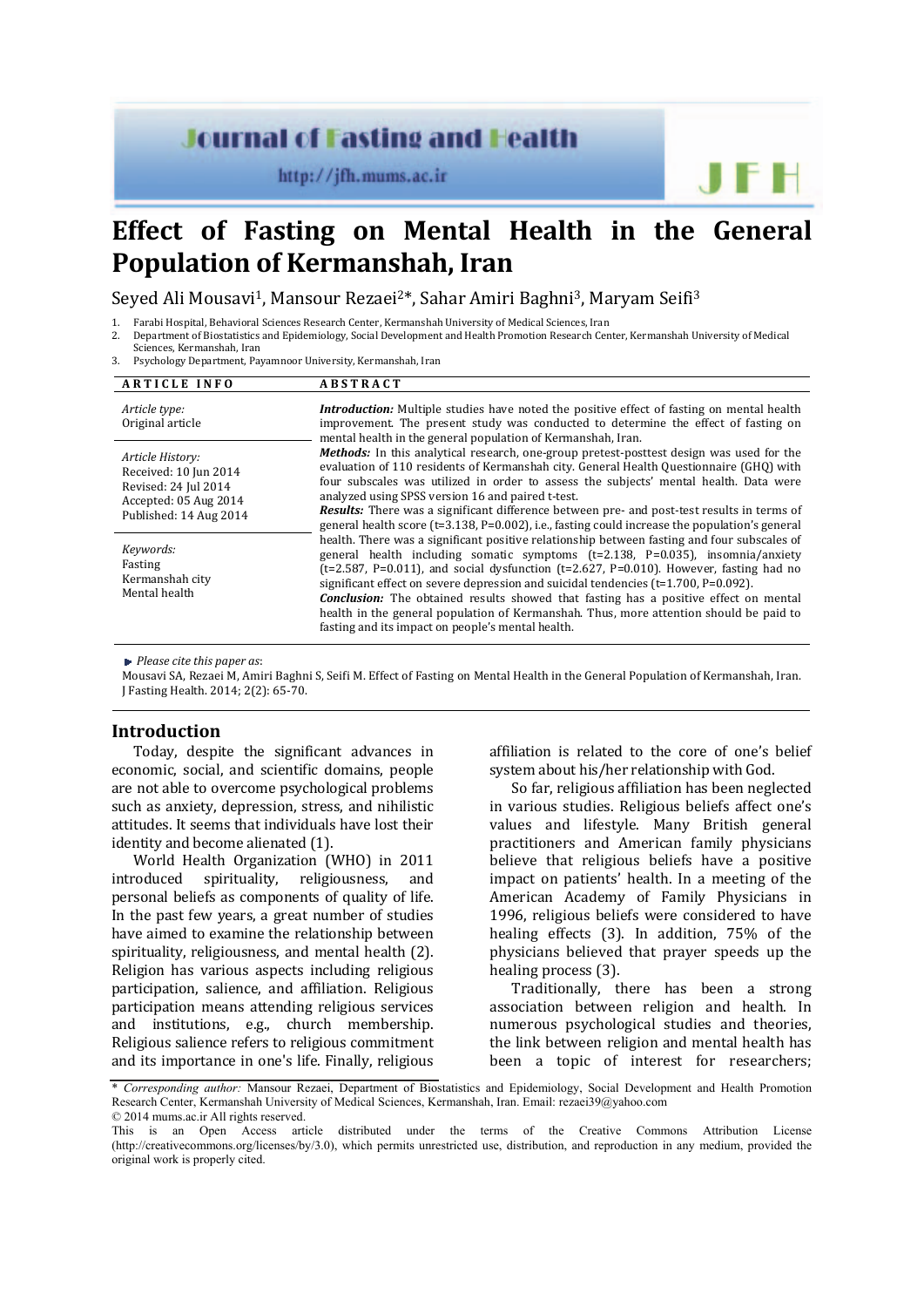however, conflicting and inconsistent results have been reported. On the other hand, some theorists consider religion as a mental construct and religious practice as "obsessive neurosis". Many theories have made conflicting statements about religion and its role in developing mental health (4).

Mental health refers to one's cognitive wellbeing. It protects the mind against mental traumas and leads to the prevention of mental disorders. In different studies, a significant positive correlation has been reported between religious beliefs, mental health, optimism, and other positive aspects  $(5)$ . Faith and religious beliefs, obligations, and ceremonies contribute to the treatment and prevention of mental disorders, provided that appropriate ways and methods are applied (6).

Today, many studies are focusing on spirituality and its role in health, morbidity, happiness, well-being, growth, and selfactualization. As the American Psychological Association indicated, research about spiritual health is considered a thriving topic. What doubles the importance of research in this field is emphasis on the influence of Islamic beliefs, especially acts of worship, and their role in human health (7).

For many years, fasting has been known as a way for the soul and body to be purified. In divine religions including Islam, special attention has been paid to fasting. In recent decades, many studies have evaluated the effect of fasting on physical and mental health (8).

In fact, fasting is a common practice in many religions, although the timing and circumstances are different from Ramadan fasting (9). Ramadan fasting, as an Islamic ritual, is of particular importance for Muslims. During this month, Muslims avoid eating, drinking, and smoking from dawn to sunset. Since lunar months coincide with different times of the vear. fasting may extend to more than 18 hours. Prolonged fasting causes inhibition of hypothalamic-pituitary-thyroid axis in perfectly healthy individuals (10).

As previous research has indicated, fasting has many advantages for an individual (Afifi, 1997). Islamic views about fasting involve promotion of mental health, spirituality, and physical health (11). There are more than one and a half billion Muslims all over the world and millions of them fast during Ramadan, every

year. Fasting can be beneficial for healthy and growing individuals and has emotional, physical, mental, and social benefits  $(12)$ . Over the past 4 years, several epidemiological studies have shown the health benefits of fasting (13).

Thus, considering the role of religion and religious practices in mental health and the importance of Ramadan for Muslims and Iranians, the present study aimed to determine whether fasting during Ramadan can improve the mental health of people who perform this religious practice. The importance of this study is the comparison of a natural intervention in people's religious behavior (fasting) in a certain period of time.

#### **Materials and Methods**

In this analytical study, pretest- posttest design without control group was applied to evaluate 110 residents of Kermanshah, who had decided to fast in the month of Ramadan in 2012. The inclusion criteria were as follows:  $1$ ) decision to fast in the month of Ramadan, and 2) consent to participate in the study.

The exclusion criteria were as follows: 1) physical illness; 2) mental illness; 3) use of psychiatric medications; and 4) drug addiction. At the end of the month, those who could not fast for a minimum of 21 days (for any reason) were excluded from the study.

Ethical considerations were observed throughout the study. In order to keep the confidentiality of the data in questionnaires, the participants wrote a number or a specific code number instead of their real names. The subjects were evaluated using a personal demographic questionnaire and General Health Ouestionnaire-28 (GHO-28). The participants fasted for at least 21 days and were analyzed again at the end of Ramadan, using the questionnaires.

The study sample included the general population of Kermanshah city and consisted of a group of people, selected via convenience sampling from public places such as parks, mosques, neighborhoods, and shops. Finally, the sample included 13 men and 97 women, who were tested twice before and after the month of Ramadan using GHQ-28.

GHQ-28 was introduced by Goldberg and Hillior to measure an individual's mental health  $(14)$ . This questionnaire indicates low to severe levels of distress and consists of 28 items. The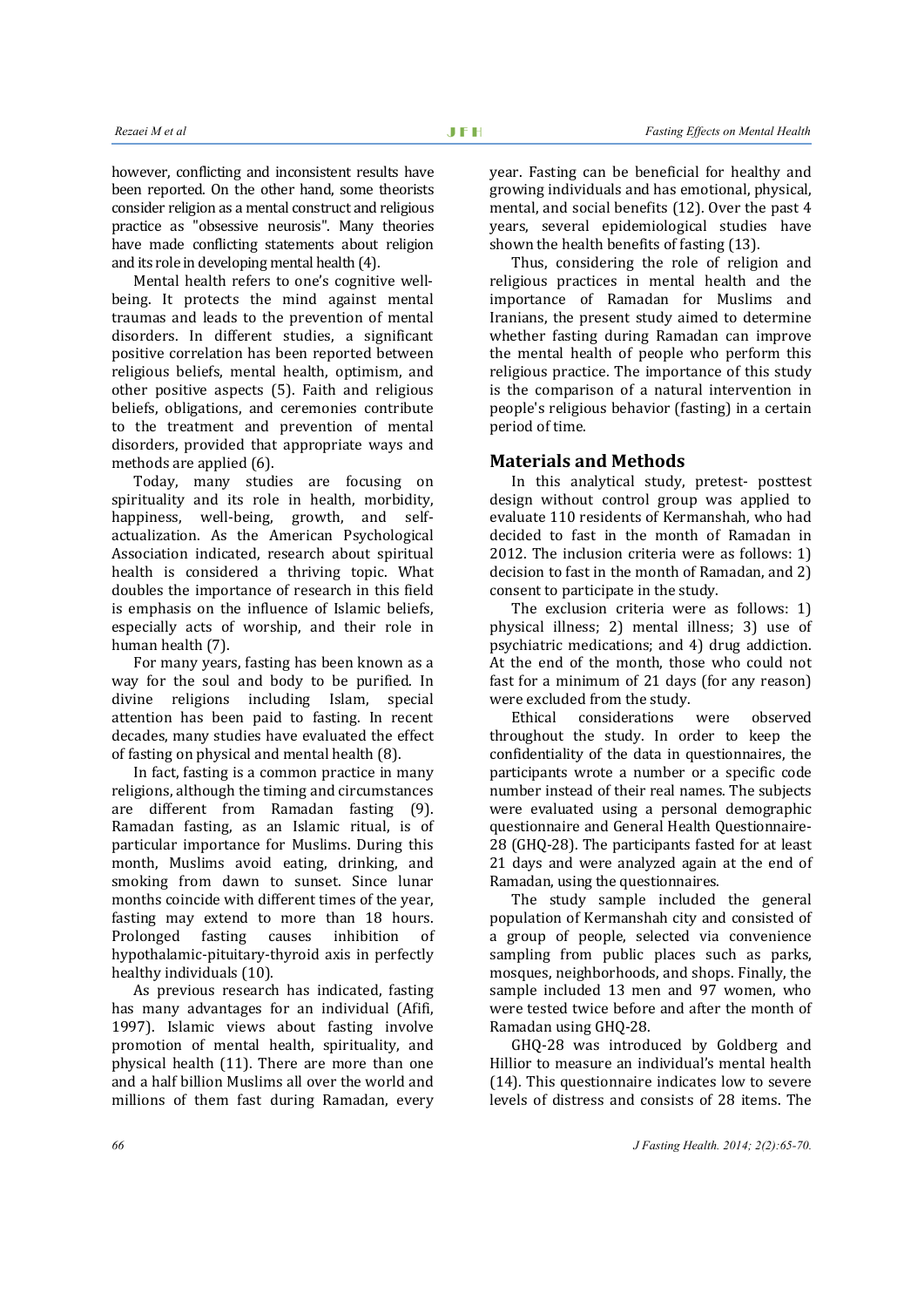| rabic xritamper orbabjects, mean and bb orbabbeare, and total driv bebre auring pre-and post-test periods, based on sen<br><b>Variables</b> |           |                                                                                                                                                                                                                                                                                                                                                                                                                                                                                               | <b>SD</b><br>Mean |       | <b>Number</b> |
|---------------------------------------------------------------------------------------------------------------------------------------------|-----------|-----------------------------------------------------------------------------------------------------------------------------------------------------------------------------------------------------------------------------------------------------------------------------------------------------------------------------------------------------------------------------------------------------------------------------------------------------------------------------------------------|-------------------|-------|---------------|
|                                                                                                                                             |           | Female                                                                                                                                                                                                                                                                                                                                                                                                                                                                                        | 13.281            | 27.85 | 97            |
|                                                                                                                                             |           | Male                                                                                                                                                                                                                                                                                                                                                                                                                                                                                          | 9.895             | 22.08 | 13            |
| <b>Total general health</b>                                                                                                                 | Post-test | Female                                                                                                                                                                                                                                                                                                                                                                                                                                                                                        | 13.414            | 24.27 | 97            |
|                                                                                                                                             |           | Male                                                                                                                                                                                                                                                                                                                                                                                                                                                                                          | 10.352            | 19.00 | 13            |
|                                                                                                                                             |           | Female                                                                                                                                                                                                                                                                                                                                                                                                                                                                                        | 3.747             | 6.89  | 97            |
|                                                                                                                                             |           | <b>Measures</b><br>Pre-test<br>Pre-test<br>Male<br>2.862<br>5.23<br>3.676<br>6.20<br>Female<br>Male<br>2.204<br>4.23<br>4.441<br>7.76<br>Female<br>Pre-test<br>Male<br>3.357<br>6.54<br>4.352<br>6.64<br>Female<br>Post-test<br>Male<br>3.082<br>6.00<br>8.22<br>4.181<br>Female<br>Pre-test<br>Male<br>2.375<br>6.85<br>7.03<br>Female<br>3.516<br>Male<br>3.440<br>7.00<br>5.13<br>Female<br>4.462<br>Pre-test<br>Male<br>4.741<br>3.15<br>Female<br>4.628<br>4.55<br>Male<br>3.805<br>2.15 | 13                |       |               |
| <b>Scale A: Somatic symptoms</b>                                                                                                            | Post-test |                                                                                                                                                                                                                                                                                                                                                                                                                                                                                               |                   |       | 97            |
|                                                                                                                                             |           |                                                                                                                                                                                                                                                                                                                                                                                                                                                                                               |                   |       | 13            |
|                                                                                                                                             |           |                                                                                                                                                                                                                                                                                                                                                                                                                                                                                               |                   |       | 97            |
| Scale B: Anxiety/insomnia                                                                                                                   |           |                                                                                                                                                                                                                                                                                                                                                                                                                                                                                               |                   |       | 13            |
|                                                                                                                                             |           |                                                                                                                                                                                                                                                                                                                                                                                                                                                                                               |                   |       | 97            |
|                                                                                                                                             |           |                                                                                                                                                                                                                                                                                                                                                                                                                                                                                               |                   |       | 13            |
|                                                                                                                                             |           |                                                                                                                                                                                                                                                                                                                                                                                                                                                                                               |                   |       | 97            |
| <b>Scale C: Social dysfunction</b>                                                                                                          |           |                                                                                                                                                                                                                                                                                                                                                                                                                                                                                               |                   |       | 13            |
|                                                                                                                                             | Post-test |                                                                                                                                                                                                                                                                                                                                                                                                                                                                                               |                   |       | 97            |
|                                                                                                                                             |           |                                                                                                                                                                                                                                                                                                                                                                                                                                                                                               |                   |       | 13            |
|                                                                                                                                             |           |                                                                                                                                                                                                                                                                                                                                                                                                                                                                                               |                   |       | 97            |
|                                                                                                                                             |           |                                                                                                                                                                                                                                                                                                                                                                                                                                                                                               |                   |       | 13            |
| Scale D: Depression and suicidal tendencies                                                                                                 | Post-test |                                                                                                                                                                                                                                                                                                                                                                                                                                                                                               |                   |       | 97            |
|                                                                                                                                             |           |                                                                                                                                                                                                                                                                                                                                                                                                                                                                                               |                   |       | 13            |

**Table 1.** Number of subjects, mean and SD of subscale, and total GHQ score during pre- and post-test periods, based on sex

**Table 2.** Comparison of the mean of subscales and total GHQ score in pre- and post-test periods

| <b>Variables</b>                            | <b>SD</b> | Mean | <b>Degree of Freedom</b> |       | P-value |
|---------------------------------------------|-----------|------|--------------------------|-------|---------|
| Total general health                        | 11.758    | 3.52 | 109                      | 3.138 | 0.002   |
| scale A: Somatic symptoms                   | 3.568     | 0.73 | 109                      | 2.138 | 0.035   |
| Scale B: Anxiety/insomnia                   | 4.275     | 1.05 | 109                      | 2.587 | 0.011   |
| Scale C: Social dysfunction                 | 4.101     | 1.03 | 109                      | 2.627 | 0.010   |
| Scale D: Depression and suicidal tendencies | 3.925     | 0.64 | 109                      | 1.700 | 0.092   |

four major scales in this questionnaire include scale A: somatic symptoms: scale B: anxiety/insomnia; scale C: social dysfunction, i.e., an individual's inability to meet the demands of professional life and cope with different situations: and scale D: severe depression and suicidal tendencies. Each item is scored from 0 to 3. In a study conducted in Iran, a total score of 23 was considered as the threshold for the presence of distress (15).

In this study, GHQ-28 was completed in two stages over 50 days (1-2 weeks before and 2 weeks after Ramadan); the general health of the population was evaluated in two stages (before and after the month of Ramadan). For further access to people's data and to gather correct answers, we used codes chosen by participants in both stages.

For statistical analysis of the data, SPSS version 16 was used. After describing the data, statistical analysis was performed using paired

and independent t-tests.

#### **Results**

To evaluate the effect of fasting on mental health in the general population of Kermanshah, scores of all subscales and the total score of GHO-28 were calculated for preand post-test periods (before and after the month of Ramadan). These numbers indicated the magnitude and direction of score changes in GHQ-28, before and after Ramadan.

The number of subjects, mean and standard deviation (SD) of raw scores in four subscales, and the overall score of GHQ-28 in pre-test and post-test evaluations, were separately calculated for male and female groups (Table 1). We used paired t-test to compare the overall score and pre/post-test scores in all four subscales (Table 2).

The results of the data analysis showed significant differences between pre- and post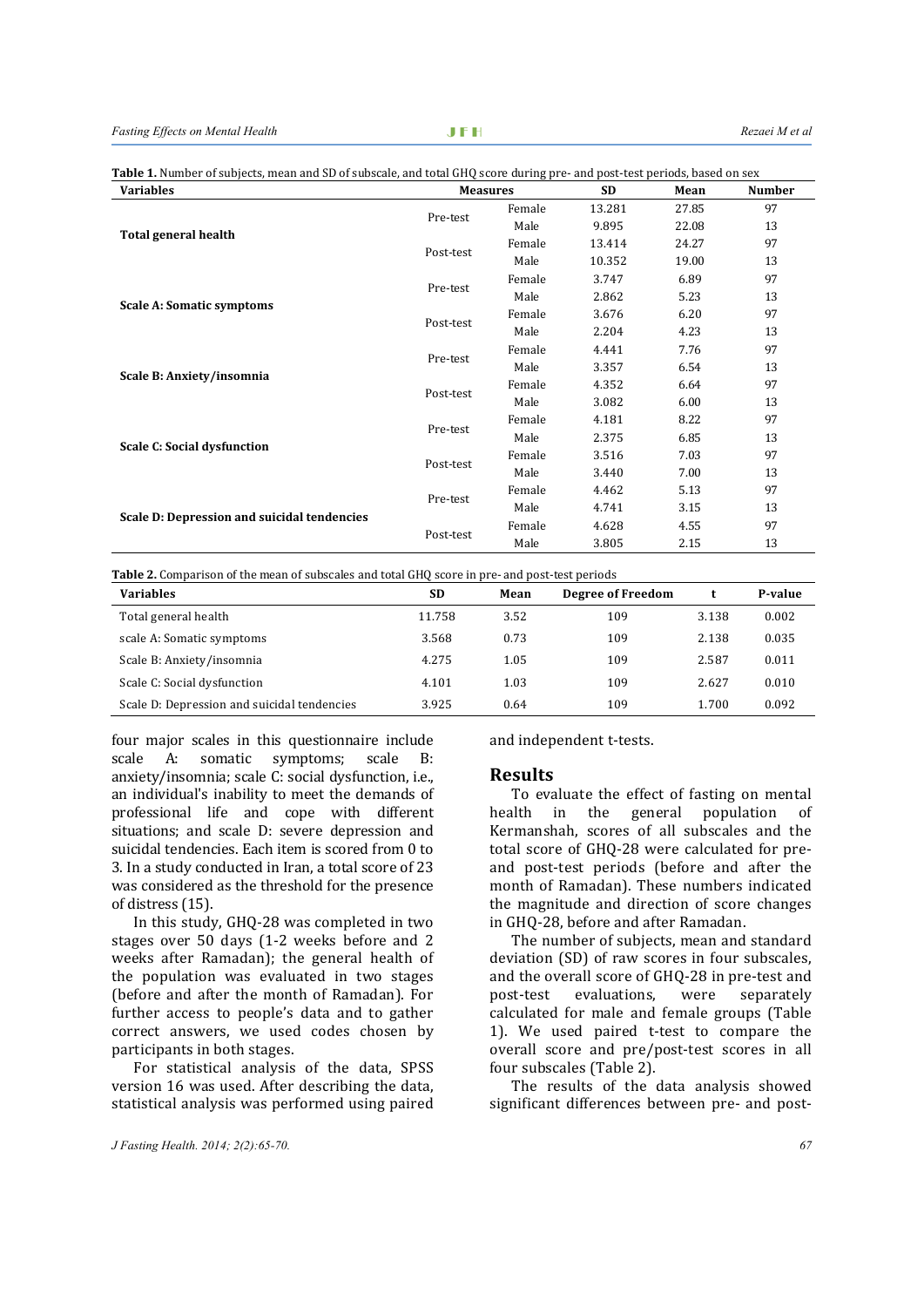test results in terms of general health  $(t=3.138)$ ,  $P=0.002$ ), i.e., fasting increased the population's general health. Also, there were significant positive correlations between fasting and subscales A, B, and C  $(t=2.138,$ P=0.035; t=2.587, P=0.011; and t=2.627, P=0.010, respectively); however, subscale D (severe depression and suicidal tendencies) was unaffected by fasting  $(t=1.700, P=0.092)$ .

## **Discussion**

In this study, effect of fasting on mental health was investigated. The mental health of the sample group was evaluated and compared before and after Ramadan. It should be noted that in terms of general health and its subscales, higher scores indicated lower general health. In this study, effect of fasting on mental health in the general population of Kermanshah was studied. The participants were investigated before and after the month of Ramadan, using GHO-28, and the obtained results were compared.

The obtained results showed that fasting has a positive impact on the promotion of mental health. This finding is in consistence with the results of studies by Shafii et al.  $(2003)$  and Khosh Niiat Nikoo et al.  $(2012)$   $(16, 16)$ 17). Hadianfar (2005) reported that people with religious beliefs have a higher level of mental health. In fact, faith in God reduces the amount of experienced stress. In this regard, Hamidi quoted from Gazvarpour and Barkhordar (2003); that examined mental health implications of Quran and Nahj-al-Balaghah. They found that Ouran encourages mental balance, hope, human values, and selfesteem (18).

A study by Javanbakht et al. (2009) showed that fasting during Ramadan has a significant impact on improving students' self-esteem and mental health (19). Moreover, Sadeghi and Mazaheri (2005) found significant differences in physical symptoms, insomnia, anxiety, social impairment, and depression. In their study, total GHQ score suggested improved general health after Ramadan in groups which fasted the whole month (or for a limited number of days). In addition, lower levels of mental health were observed after Ramadan in groups which did not fast (20).

Mental health improvement is related to

different aspects of fasting. Fasting is defined as abstinence from eating, drinking, and all taboos, which lead to its annulment including slander, backbiting, lying, and ogling. Therefore, during this month, people are encouraged to experience difficult physical and emotional states such as thirst and hunger, which lead to a sense of mastery over self and increased self-control. Furthermore, observing this religious practice, which involves forgiveness, interpersonal communication, and sustentation, may lead to an individual's increased efficiency, which directly contributes to the promotion of mental health.

Hosseinkhanzadeh quoted from Brgyn's meta-analysis (1988); a positive relationship was found between religion and mental health. People with intrinsic religious orientations had higher levels of mental health, compared to those with extrinsic religious orientations. Tamky and Fysy's findings (2001) showed that among couples with nine years of marital life. those who observed rituals had higher marital satisfaction. In addition, the study by Viar et al. (2002) showed that religious beliefs and practices are associated with higher levels of marital satisfaction and greater marital orientation (21).

As the results indicated, fasting improves somatic symptoms, reduces insomnia/anxiety symptoms, and improves social function; the results were consistent with those of the study by Moghaddamnia and Maghsoudi in 2004 (22). Similarly, Ghahremani et al. (2000) showed that fasting leads to better mental health, reduces symptoms of anxiety and depression, and improves social functioning (23). Also, Kazemi et al. (2006) showed that fasting can be an important factor for decreasing depression and improving the mental health of university students (5). However, in the current study, fasting did not affect depression and suicidal tendencies, but finding of other studies indicated that following the teachings of Islam reduced the probability of developing these diseases. Surrender to God's will plays an important role in the improvement of one's health status. Adherence to Quran has a relaxing effect and helps people overcome diseases and problems. These acts of worship guarantee people's physical and psychological health. In fact,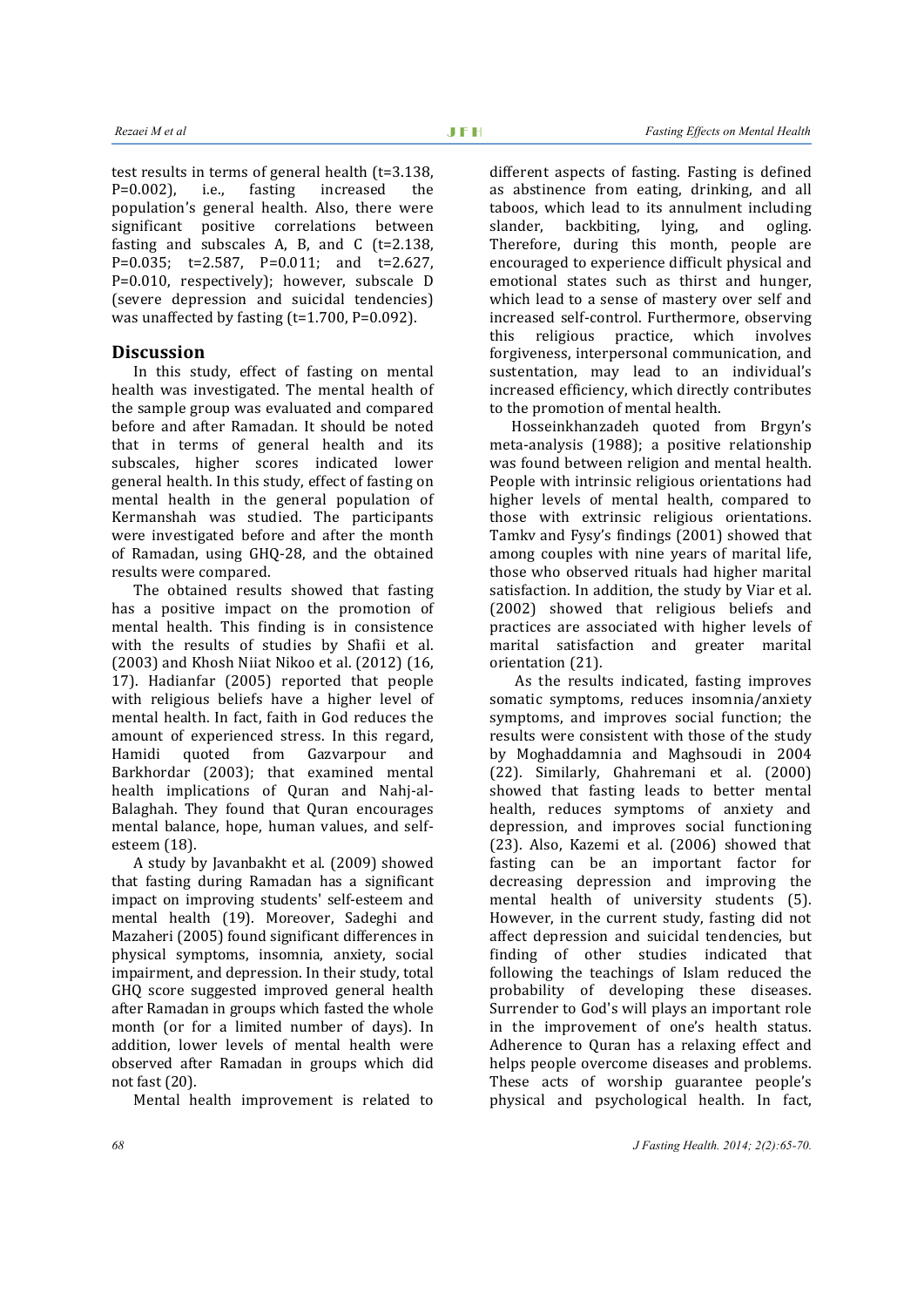following the teachings of Islam is a means of dealing with and reducing anxiety, frustration, and depression (24).

#### **Conclusion**

According to the obtained results, fasting is associated with mental health improvement. Fasting is a combination of spiritual practice, abstinence from eating, and changes in lifestyle and eating habits. Each one of these elements can have various effects on mental health and sleep-wake cycle. It is hoped that future studies take further steps towards clarifying the effects of fasting for Muslims.

#### **References**

- 1. Navabakhsh M, Pouryousef H. The role of religion and religious beliefs on mental health. Quarterly of Religious Research. 2007; 14:71-94. [Persian]
- 2. How CB, Ming KE, Chin CY. Does religious affiliation influence glycaemia control in primary care patients with type 2 diabetes mellitus?. Ment Health Fam Med. Mar 2011:  $8(1): 21-8.$
- 3. Huang CL, Shang CY, Shieh MS, Lin HN, Su JC. The interactions between religion, religiosity, religious delusion, hallucination and treatmentseeking behavior among schizophrenic patients in Taiwan. Psychiatry Res. 2011; 187(3):347-53.
- 4. Sadeghi M, Mazaheri MA. The effect of Ramadan fasting on mental health. Journal of psychology. 2005; 35(9): 292-309. [Persian]
- 5. Kazemi M, Karimi S, Ansari A, Negahban T, Hosseini SH, Vazirinezhad R. The Effect of Ramadan Fasting on Psychological Health and Depression in Sirjan Azad University Students (2004). Journal of Rafsanjan University of Medical Sciences 2006; 5(2):117-22. [Persian]
- 6. Bayan Zadeh SA, Bolhari J, Dadfar M, Karimi Keisomi I. Effectiveness of cognitive-behavioral religious-cultural therapy in improvement of obsessive-compulsive patients. The Razi Journal of Medical Sciences. 2005; 11(44):924-13. [Persian]
- 7. Zaare Bahramabadi M, AsgharNezhadFarid AA, Bahari F, Chami M. The role of fasting on spiritual intelligence and happinessin Quran in people who fast. Ouran and Medicine. 2011: 1(3): 82‐8. [Persian]
- 8. Rahmani MR, Zareie M. The Effect of Holly Fasting Month of Ramadan on the Delayed Type Hypersensitivity Response to Purified Protein Derivative. Scientific Journal of Hamadan University of Medical Sciences and Health Services. 2003; 10(1): 52-6. [Persian]

*J Fasting Health. 2014; 2(2):65-70. 69* 

- 9. Asgari S, Aghaei A, Naderi GhA, Azali Sh. The inhibitory effect of fasting on Lipid peroxidation: A protective role on cardiovascular system. Journal of Qazvin University of Medical Sciences. 2005; 34: 13-7. [Persian]
- 10. Shahrzad M, Larijani B, Yarahmadi S, Amini M, Baradar Jalili R, Aghakhani S, et al . The effects of Islamic fasting on the thyroid function in young adults. Iranian Journal of Endocrinology and Metabolism. 2003; 5(2):121-5. [Persian]
- 11. Sardarpour Goudarzi Sh, Soltani Zarandi A. Mental health and fasting in Ramadan. Journal of Andeesheh va Raftar. 2002; 30(8): 26-32.
- 12. Babaei AA, Ghasemi M, Tavakoli H, Yusefi A. The Effect of Ramadan Fasting on Serum Biochemical Factors in Healthy Men. The Journal of North Khorasan University of Medical Sciences. 2008; 1:21-6. [Persian]
- 13. Faris MA, Kacimi S, Al-Kurd RA, Fararjeh MA, Bustanji YK, Mohammad MK, et al. Intermittent fasting during Ramadan attenuates proinflammatory cytokines and immune cells in healthy subjects. Nut Res. 2012; 32: 947-55.
- 14. Goldberg DP, Hillior VF. A Scaled Version of General Health Questionnaire. Psych Med. 1969; 9:131‐45.
- 15. Yaghoubi N, Nasr M, Shah-Mohammadi D. Prevalence of mental disorders in someesara (Guilan) rural and urban areas. A thesis presented for clinical psychology. Iran University of Medical Sciences; 1995.
- 16. Shafie N, Allahtavakoli M, Rafati F, Kazemi M. Effect of Ramadan Fasting on Mental Health of Nursing Students in Jiroft Nursing College. Journal of Rafsanjan University of Medical Sciences 2008; 6:73-8. [Persian]
- 17. Khoshniat Nikoo M, Shadman Z, Larijani B. Ramadan fasting, mental health and sleep-wake pattern. ISMJ. 2012; 15(2):137-50. [Persian]
- 18. Hamidi F, Bagherzadeh Z, Gafarzadeh S. The Role of Islamic Education in Mental Health. Procedia Social and Behavioral Sciences. 2010; 5:1991–6.
- 19. Javanbakht M, Ziaee SA, Homam SM, Rahnama A. Effect of Ramadan Fasting on Self-Esteem and Mental Health of Students. The Quarterly Journal of Fundamentals of Mental Health. 2010; 11(4): 266-73. [Persian]
- 20. Sadeghi MS, Mazaheri MA. The effect of fasting on mental health. Journal of Psychology. 2005; 35(3): 292-309. [Persian]
- 21. Hosseinkhanzadeh AA, Niyazi E. Investigate relationships between Religious orientation with public health and marital satisfaction among married students of University of Tehran. Procedia Social and Behavioral Sciences. 2011; 15:505-9.